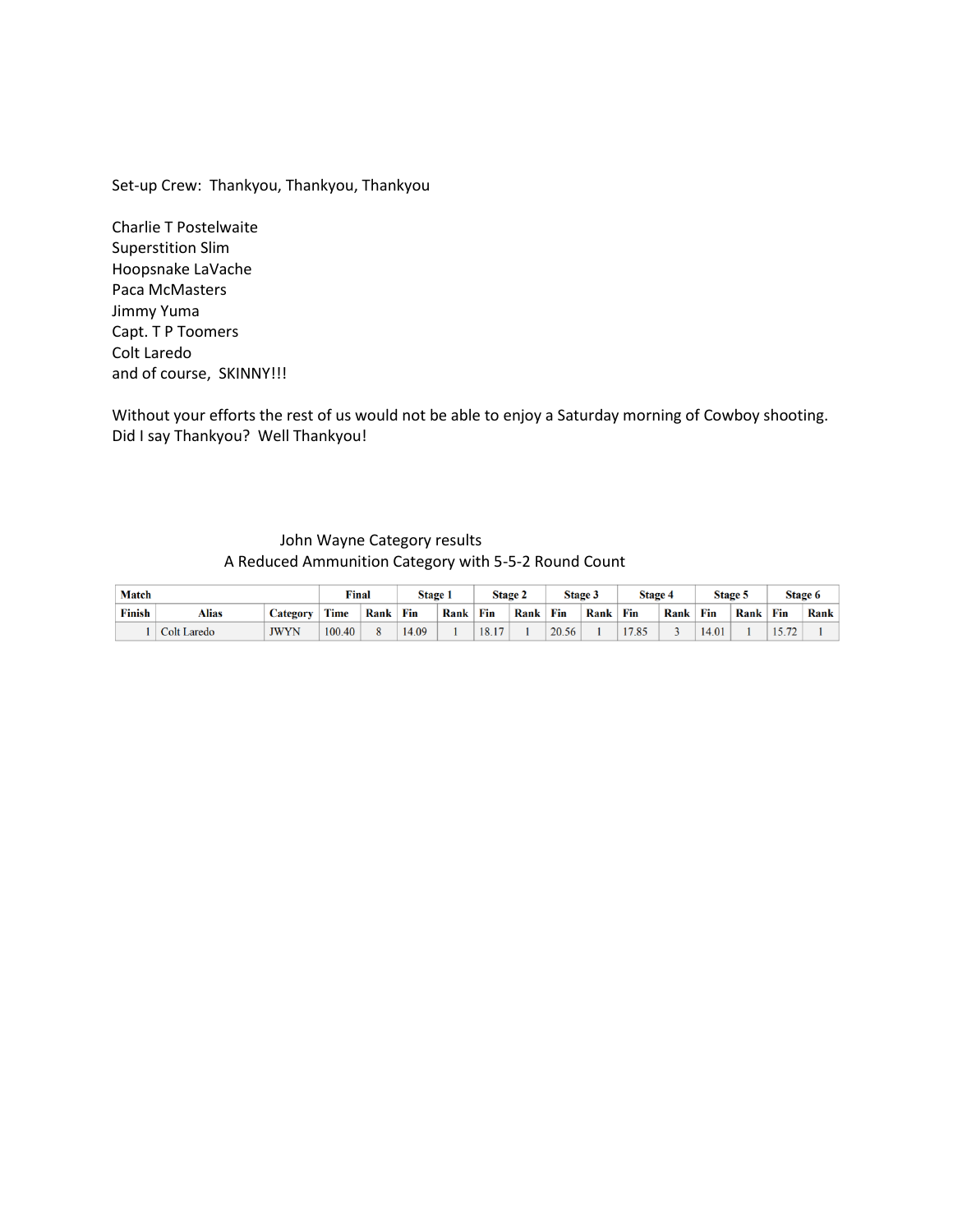# Rio Cowboy May 2021 final - Main Match 5/1/2021

# Clean Shooters (no misses / no procedurals)

| <b>SASS Num</b> Alias |                 | <b>Final Time</b> |
|-----------------------|-----------------|-------------------|
| 2816                  | Claudia Feather | 171.58            |
| 89539                 | Cpl. Quayne     | 259.99            |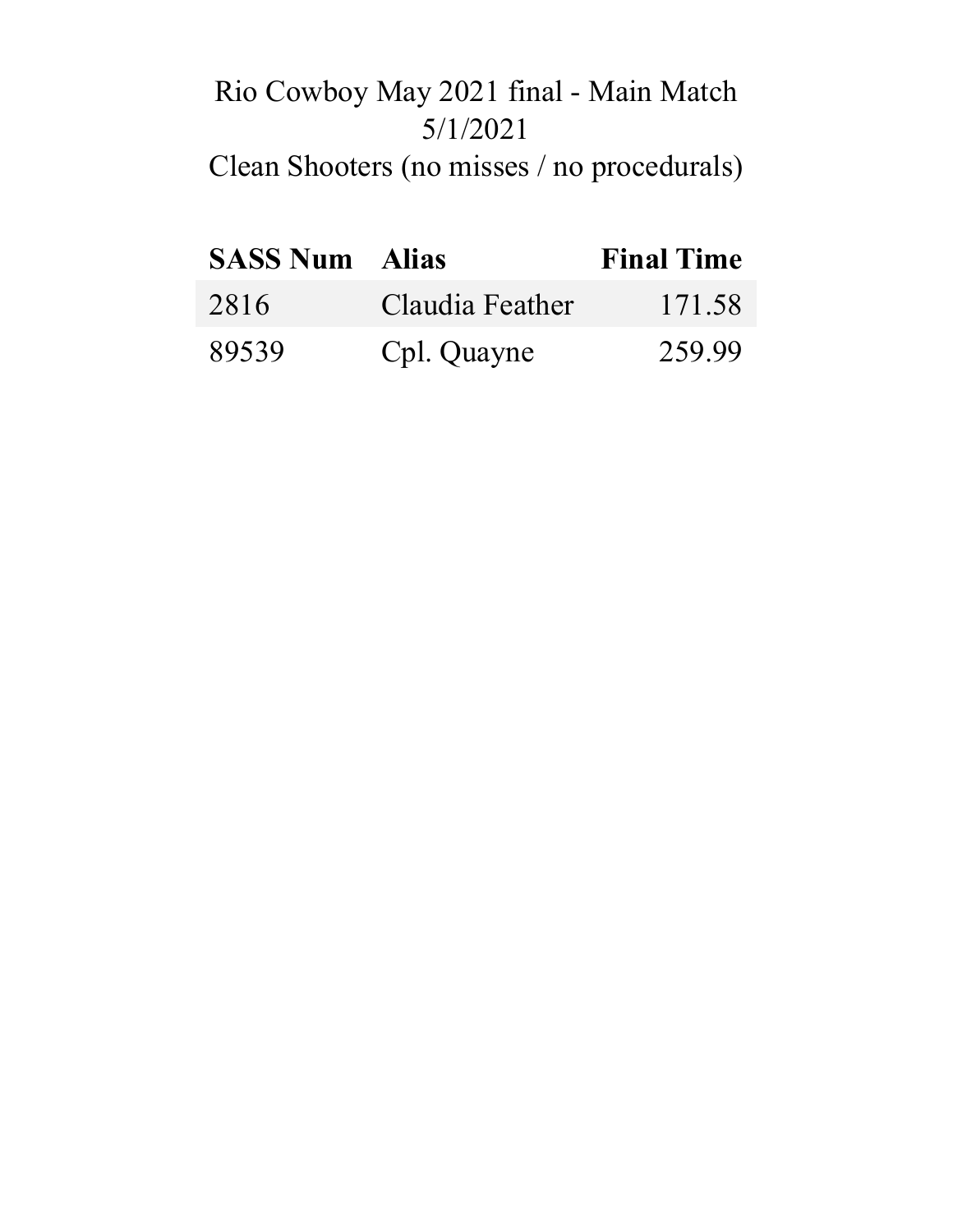#### Rio Cowboy May 2021 final - Main Match 5/1/2021 Detailed Match Results (by time)

| Match  |                          |                | Final  |      |                |                 |                 | Stage 1 |                     |                 |             |                 |                                           | Stage 2                                   |                     |                 |                |                 | Stage 3                    |       |                |                |                |                            | Stage 4 |                 |                |                 |                | Stage 5                                |                       |                         |                |                 |                | Stage 6        |       |                |
|--------|--------------------------|----------------|--------|------|----------------|-----------------|-----------------|---------|---------------------|-----------------|-------------|-----------------|-------------------------------------------|-------------------------------------------|---------------------|-----------------|----------------|-----------------|----------------------------|-------|----------------|----------------|----------------|----------------------------|---------|-----------------|----------------|-----------------|----------------|----------------------------------------|-----------------------|-------------------------|----------------|-----------------|----------------|----------------|-------|----------------|
| Finish | <b>Alias</b>             | Category       | Time   | Rank | Raw            | M               |                 |         | $P \mid B \mid Fin$ | Rank            | Raw         | M <sub>1</sub>  |                                           |                                           | $P \mid B \mid Fin$ | Rank            | Raw            | M               | P B                        | Fin   | Rank           | Raw            | M              | P                          | $B$ Fin | Rank            | Raw            |                 | M   P          |                                        | $B$ Fin               | Rank                    | Raw            | M               | P              | B   Fin        |       | Rank           |
|        | Reverend Ledslinga       | SH             | 135.43 | 22   | 17.82          | $\vert 0 \vert$ | 0 <sup>1</sup>  |         | 17.82               | -1              | 19.84       | $\mathbf{0}$    | $\begin{array}{c} 0 \\ 0 \end{array}$     |                                           | 19.84               | $\overline{1}$  | 25.39          | 2               | 0 <sup>0</sup>             | 35.39 | Q              | $17.66 \mid 0$ |                | $\Omega$                   | 12.66   |                 | 20.07          | $\overline{0}$  | $\overline{0}$ |                                        | 0 20.07               | 2                       | $19.65$   2    |                 | $\mathbf{0}$   | $\mathbf{0}$   | 29.65 | 8              |
|        | 2   Sassy Dancer         | LH             | 152.21 | 27   | $19.34$   1    |                 | 0 <sup>0</sup>  |         | 24.34               | $\overline{3}$  | 29.62       |                 |                                           | 0 <sup>10</sup>                           | 34.62               | 11              | 29.56          |                 | $\overline{0}$<br>$\Omega$ | 34.56 |                | 22.85          | $\overline{0}$ |                            | 17.85   | $\overline{3}$  | $18.68 \mid 0$ |                 | $\overline{0}$ | $\overline{0}$                         | 18.68                 |                         | $22.16 \mid 0$ |                 | $\overline{0}$ | $\overline{0}$ | 22.16 | 2              |
|        | 3 Rowdy Lane             | CAB            | 155.30 | 29   | 19.45          | $\vert 2 \vert$ | 0 <sup>1</sup>  |         | 29.45               | 9               | 21.90       | $\overline{0}$  | 0 <sup>10</sup>                           |                                           | 21.90               | 2               | 28.18          | $\theta$        | 0 <sup>1</sup>             | 28.18 |                | 22.39          | $\Omega$       | $\Omega$                   | 17.39   | 2               | 34.29          | $\vert 0 \vert$ | 0 <sup>1</sup> | $0$ .                                  | 34.29                 | 12                      | 24.09          | $\overline{0}$  | $\overline{0}$ | $\mathbf{0}$   | 24.09 | $\overline{3}$ |
|        | <b>Black Jack Flagg</b>  | CAB            | 170.39 | 40   | 23.83          | $\vert 0 \vert$ | 0 <sup>1</sup>  |         | 23.83               | 2               | 25.68       |                 | $\overline{0}$                            | $\overline{0}$                            | 30.68               | 10              | 31.13          |                 | $\Omega$                   | 36.13 | 10             | 23.64          |                | $\Omega$                   | 23.64   | -6              | $28.10 \mid 0$ |                 | $\overline{0}$ | $^{\circ}$ 0 $^{\circ}$                | 28.10                 | 6                       | 23.01          |                 | 0 <sup>1</sup> | $\overline{0}$ | 28.01 | 6              |
|        | Claudia Feather          | LH             | 171.58 | 42   | 25.21          | $\overline{0}$  | 0 <sup>1</sup>  |         | 25.21               | 6               | 30.45       | $\overline{0}$  | $\vert 0 \vert$                           | $\Omega$                                  | 30.45               | 9               | 30.17          | $\overline{0}$  | $\Omega$                   | 30.17 | 3              | 29.99          |                | $\Omega$                   | 24.99   | $7\phantom{.0}$ | $28.28$ 0      |                 | $\overline{0}$ | $\overline{0}$                         | 28.28                 | $7\overline{ }$         | $32.48 \ 0$    |                 | $\overline{0}$ | $\mathbf{0}$   | 32.48 | 10             |
| 6      | Shamrock Sadie           | LH             | 171.66 | 43   | 23.66          | 2               |                 | $01$ 0  | 33.66               | 13              | 23.48       |                 | $\theta$                                  | $\Omega$                                  | 28.48               | 8               | 20.96          | $\Omega$        | 0                          | 30.96 |                | 30.08          |                | $\overline{0}$<br>$\theta$ | 35.08   | 14              | $21.45 \mid 0$ |                 |                |                                        | $0 \mid 0 \mid 21.45$ | $\overline{\mathbf{3}}$ | 22.03          | $\Omega$        | $0 \mid 0$     |                | 22.03 |                |
|        | 7   Knot Hardly Dunn     | CAB            | 172.39 | 38   | 24.82          | $\vert 0 \vert$ | 0 <sup>1</sup>  |         | 24.82               | 5               | 24.48       | $\overline{0}$  | $\overline{0}$                            | $\Omega$                                  | 24.48               | $\overline{3}$  | 34.97          |                 | $\Omega$<br>$\Omega$       | 39.97 | 12             | 31.41          |                | $\Omega$                   | 31.41   | 9               | 25.02          | $\overline{0}$  | $\overline{0}$ | $\overline{0}$                         | 25.02                 | 5                       | $26.69 \mid 0$ |                 | $\overline{0}$ | $\overline{0}$ | 26.69 |                |
|        | 8 Coyote Cap             | CAB            | 172.59 | 41   | 24.07          | 3               | 0 <sup>1</sup>  |         | 39.07               | 16              | 27.44       | $\overline{0}$  |                                           | $\begin{array}{c c} 0 & 0 \\ \end{array}$ | 27.44               | 6               | 29.35          | $\overline{0}$  | 0 <sup>0</sup>             | 29.35 | $\overline{2}$ | 26.12          | $\Omega$       | $\theta$                   | 21.12   | $\overline{4}$  | $23.86 \mid 0$ |                 |                |                                        | $0 \mid 0 \mid 23.86$ | $\overline{4}$          | 26.75          |                 | 0 <sup>1</sup> |                | 31.75 | $\mathbf{Q}$   |
|        | 9 Varmint Bill           | FC             | 176.29 | 43   | $24.42 \mid 0$ |                 | 0 <sup>0</sup>  |         | 24.42               | $\overline{4}$  | 28.31       | $\overline{0}$  | $\vert 0 \vert$                           | $\overline{0}$                            | 28.31               | $7\overline{ }$ | 31.04          | $\vert 0 \vert$ | $(0 +$<br>$\Omega$         | 31.04 | -5             | 27.53          |                | $\overline{0}$             | 27.53   | 8               | 26.92          |                 | 0 <sup>1</sup> |                                        | $0 \mid 31.92$        | 8                       | 23.07          | $\vert 2 \vert$ | $\overline{0}$ | $\overline{0}$ | 33.07 | 11             |
|        | 10 Etta Mae              | LH             | 179.83 | 49   | 27.12          | $\vert 0 \vert$ | 0 <sup>1</sup>  |         | 27.12               | $7\phantom{.0}$ | 25.21       | $\overline{0}$  | $\begin{array}{c c} 0 & 0 \\ \end{array}$ |                                           | 25.21               | $\overline{4}$  | 29.40          | $\overline{0}$  | $\mathbf{1}$               | 39.40 | -11            | 26.49          | $\Omega$       | $\Omega$                   | 21.49   | 5               | $21.96$   2    |                 |                |                                        | $0 \mid 0 \mid 31.96$ | 9                       | 29.65          |                 | 0 <sup>1</sup> |                | 34.65 | 13             |
|        | 11   Windy City Red      | <b>SD</b>      | 189.67 | 51   | 27.44          | $\overline{0}$  | 0 <sup>0</sup>  |         | 27.44               | 8               | 26.77       | $\overline{0}$  | $\begin{array}{c} 0 \\ 0 \end{array}$     |                                           | 26.77               | 5               | $33.23 \mid 0$ |                 | $\overline{0}$<br>$\Omega$ | 33.23 | 6              | $29.30 \mid 2$ |                | $\theta$                   | 34.30   | 11              | $30.14 \mid 0$ |                 |                | $\overline{0}$                         | 40.14                 | 16                      | $27.79$ 0      |                 | $\overline{0}$ | $\overline{0}$ | 27.79 | $\overline{5}$ |
|        | 12   Capt T P Toomers    | CB             | 228.30 | 77   | 31.00          | $\overline{0}$  |                 |         | $0 \mid 0$   31.00  | 11              | 35.88       | 2               | $\overline{0}$                            | $\overline{0}$                            | 45.88               | 20              | 35.37          | $\overline{0}$  | $\Omega$                   | 35.37 | $\mathbf{8}$   | $37.44$ 3      |                | $\theta$<br>$\mathbf{0}$   | 52.44   | 21              | 34.11          | $\vert 0 \vert$ | $\theta$       | $\bf{0}$                               | 34.11                 | 10                      | $29.50 \mid 0$ |                 | $\overline{0}$ | $\mathbf{0}$   | 29.50 |                |
|        | 13 Frank Lee Knot Dunn   | CB             | 229.68 | 83   | 29.47          | $\vert 0 \vert$ | $0 \mid 0$      |         | 29.47               | 10              | 41.00       | $\overline{0}$  |                                           | 0 <sup>1</sup>                            | 41.00               | 16              | 40.27          | $\vert 0 \vert$ | $\overline{0}$<br>0        | 40.27 | 13             | 38.10          | $\overline{0}$ | $\mathbf{0}$               | 33.10   | 10              | $37.45 \mid 0$ |                 |                | $0 \mid 0$                             | 37.45                 | 14                      | 43.39          |                 | 0 <sup>1</sup> |                | 48.39 | 20             |
| 14     | Judah Macabee            | FCG            | 233.53 | 86   | 35.15          | $\overline{0}$  | 0 <sup>1</sup>  |         | 35.15               | 14              | 40.20       | $\vert 0 \vert$ | $\overline{0}$                            | $\Omega$                                  | 40.20               | 15              | 49.03          | $\overline{0}$  | $\mathbf{0}$               | 49.03 | 17             | 39.84          | $\theta$       | $\Omega$                   | 34.84   | 13              | $34.28 \mid 0$ |                 | $\overline{0}$ | $\mathbf{0}$                           | 34.28                 | 11                      | 35.03          |                 | $\overline{0}$ | $\bf{0}$       | 40.03 | 16             |
|        | 15 Colt Westyn           | M <sub>9</sub> | 241.04 | 94   | 36.24          | $\vert 0 \vert$ | $0 \mid 0$      |         | 36.24               | 15              | 35.70       | $\Omega$        |                                           | $\begin{array}{c} 0 \\ 0 \end{array}$     | 35.70               | 13              | 44.18          |                 | 0 <sup>1</sup>             | 49.18 | 18             | 37.20          |                | $\overline{0}$             | 37.20   | 17              | 48.49          | $\vert 0 \vert$ |                | 0 <sup>1</sup>                         | 48.49                 | 19                      | 34.23          | $\Omega$        | 0 <sup>1</sup> |                | 34.23 | 12             |
|        | 16   Cpl. Quayne         | SD.            | 259.99 | 102  | $50.86 \mid 0$ |                 | 0 <sup>1</sup>  |         | 50.86               | 23              | 43.68       | $\overline{0}$  | 0 <sup>10</sup>                           |                                           | 43.68               | 17              | 41.59          | $\Omega$        | $\Omega$                   | 41.59 | 14             | 39.63          | 0 <sup>1</sup> | $\Omega$                   | 34.63   | 12              | $42.95 \mid 0$ |                 | $\overline{0}$ | $\Omega$                               | 42.95                 | 18                      | $46.28 \pm 0$  |                 | $\overline{0}$ | $\bf{0}$       | 46.28 | 18             |
|        | 17   Boulder Canyon Bob  | CC             | 267.33 | 107  | 35.53          | $\vert 3 \vert$ | 0 <sup>1</sup>  |         | 50.53               | 22              | 34.88       | $\overline{0}$  | 0 <sup>10</sup>                           |                                           | 34.88               | 12              | 51.83          | 3               | 0 <sup>0</sup>             | 66.83 | 26             | 42.51          |                | $\Omega$                   | 42.51   | 19              | $34.43 \mid 0$ |                 |                | $0 \mid 0$                             | 34.43                 | 13                      | 33.15          |                 | 0 <sup>1</sup> | $\overline{0}$ | 38.15 | 15             |
|        | 18 Ransom                | SV             | 268.15 | 109  | 33.44          | $\overline{0}$  | 0 <sup>10</sup> |         | 33.44               | 12              | $36.61$   3 |                 |                                           | 0 <sup>10</sup>                           | 51.61               | 24              | 42.01          | 2               | $\Omega$                   | 52.01 | 20             | $41.85 \pm 0$  |                | $\Omega$                   | 36.85   | 15              | 32.79          | $\vert 2 \vert$ |                | $0 \mid 0$                             | 42.79                 | 17                      | $36.45 \mid 1$ |                 | $\overline{1}$ | $\mathbf{0}$   | 51.45 | 21             |
|        | 19 Hoopsnake LaVache     | GF             | 272.00 | 109  | 35.03          | $\vert 2 \vert$ | $0 \mid 0$      |         | 45.03               | 18              | 39.63       |                 | $\begin{array}{c c} 0 & 0 \\ \end{array}$ |                                           | 44.63               | 18              | 42.66          | $\Omega$        | $\Omega$                   | 42.66 | 15             | 37.63          |                | $\theta$                   | 37.63   | 18              | 50.20          | $\vert$ 3       | $\overline{0}$ | $\overline{0}$                         | 65.20                 | 26                      | $36.85 \mid 0$ |                 | $\Omega$       | $\overline{0}$ | 36.85 | 14             |
|        | $20$   Ambush Al         | SG             | 285.97 | 118  | 39.93          | $\overline{0}$  | 0 <sup>1</sup>  |         | 39.93               | 17              | 47.45       | $\overline{0}$  | $\overline{0}$                            | 0                                         | 47.45               | 21              | $54.80 \mid 0$ |                 | $\Omega$<br>0              | 54.80 | 21             | 43.97          |                | $\Omega$                   | 43.97   | 20              | $5477$ 0       |                 |                | 0 <sup>1</sup>                         | 54.77                 | 22                      | 40.05          |                 | $0 \mid 0$     |                | 45.05 | 17             |
| 21     | Jimmy Yuma               | <b>ES</b>      | 287.48 | 120  | 36.62          | $\vert 3 \vert$ | 0 <sup>1</sup>  |         | 51.62               | 24              | 39.06       | $\mathbf{0}$    | 0.1                                       | $\Omega$                                  | 39.06               | 14              | 45.83          | $\overline{0}$  | $\mathbf{1}$<br>$\Omega$   | 55.83 | 22             | 36.98          |                | $\Omega$                   | 36.98   | 16              | 46.39          |                 | $\overline{0}$ | $\overline{0}$                         | 51.39                 | 21                      | $42.60 \mid 2$ |                 | $\overline{0}$ | $\mathbf{0}$   | 52.60 | 23             |
| 22     | Paca McMasteers          | <b>SV</b>      | 300.05 | 117  | 40.51          |                 | $01$ 0          |         | 45.51               | 19              | 40.53       |                 |                                           | 0 <sup>10</sup>                           | 45.53               | 19              | 44.74          | $\overline{0}$  | $\Omega$<br>$\Omega$       | 44.74 | -16            | 40.00          | $\mathcal{R}$  | $\Omega$<br>$\overline{0}$ | 55.00   | 22              | 39.98 0        |                 |                | $01$ 0                                 | 39.98                 | 15                      | $44.29$ 5      |                 | 0 <sup>1</sup> |                | 69.29 | 26             |
| 23     | <b>Bitterroot Beaver</b> | <b>LSD</b>     | 322.22 | 134  | 37.94          | $\vert 2 \vert$ | 0 <sup>1</sup>  |         | 4794                | 20              | 49.45       | $\overline{0}$  |                                           | 0 <sup>10</sup>                           | 49.45               | 23              | 51.78          | $\Omega$        | $\Omega$<br>$\Omega$       | 51.78 | 19             | $55.05$   2    |                | $\Omega$                   | 60.05   | 23              | $59.50 \mid 0$ |                 | $\overline{0}$ | $\Omega$                               | 59.50                 | 25                      | $48.50 \mid 1$ |                 | 0 <sup>1</sup> |                | 53.50 | 24             |
| 24     | Jack Slade               | MD             | 336.47 | 137  | 44.68          |                 | $0 \mid 0$      |         | 49.68               | 21              | 38.40       | $\vert 2 \vert$ | 0 <sup>10</sup>                           |                                           | 48.40               | 22              | 45.83          | $\overline{4}$  | $\Omega$<br>$\Omega$       | 65.83 | 24             | $45.16$ 3      |                |                            | 65.16   | 25              | 45.91          | $\vert 2 \vert$ |                | $0 \mid 0$                             | 55.91                 | 23                      | 41.49          | $\vert 2 \vert$ | 0 <sup>1</sup> |                | 51.49 | 22             |
|        | 25   Major Schneider     | <b>MW</b>      | 381.91 | 143  | 52.88          | $\overline{0}$  | $0 \mid 0$      |         | 52.88               | 25              | 48.44       |                 | $\overline{0}$                            | $\overline{0}$                            | 53.44               | 25              | 62.78          | $\overline{0}$  | $\mathbf{0}$<br>$\Omega$   | 62.78 | 23             | $79.13 \mid 4$ |                | $\Omega$<br>$\mathbf{1}$   | 109.13  | 27              | 56.30 0        |                 | $\overline{0}$ | $\overline{0}$                         | 56.30                 | 24                      | $47.38 \mid 0$ |                 | $\overline{0}$ | $\mathbf{0}$   | 47.38 | 19             |
|        | 26   Doc Leyendo         | LD.            | 382.58 | 154  | 54.02          | $\vert 2 \vert$ | 0 <sup>10</sup> |         | 64.02               | 26              | 56.11       | $\overline{2}$  | $\overline{0}$                            | $\overline{0}$                            | 66.11               | 27              | 61.42          |                 | $\Omega$                   | 66.42 | 25             | 57.18          |                | $\overline{0}$<br>$\Omega$ | 62.18   | 24              | $67.16 \mid 0$ |                 |                | 0 <sup>1</sup>                         | 67.16                 | 27                      | 51.69          |                 | 0 <sup>1</sup> | $\bf{0}$       | 56.69 | 25             |
|        | 27   Queen Foraday       | LB             | 499.25 | 153  | $69.86$ 9      |                 | 0 <sup>10</sup> |         | 114.86              | 27              | $54.46$   2 |                 |                                           | $\begin{array}{c} 0 \\ 0 \end{array}$     | 64.46               | 26              | 57.42          | 8               | $\Omega$<br>$\overline{0}$ | 97.42 | 27             | $71.77$ 5      |                | $\Omega$                   | 91.77   | 26              | 40.94          | $\vert 2 \vert$ |                | $\begin{array}{c c} 0 & 0 \end{array}$ | 50.94                 | 20                      | $69.80$   2    |                 | $0 \mid 0$     |                | 79.80 | 27             |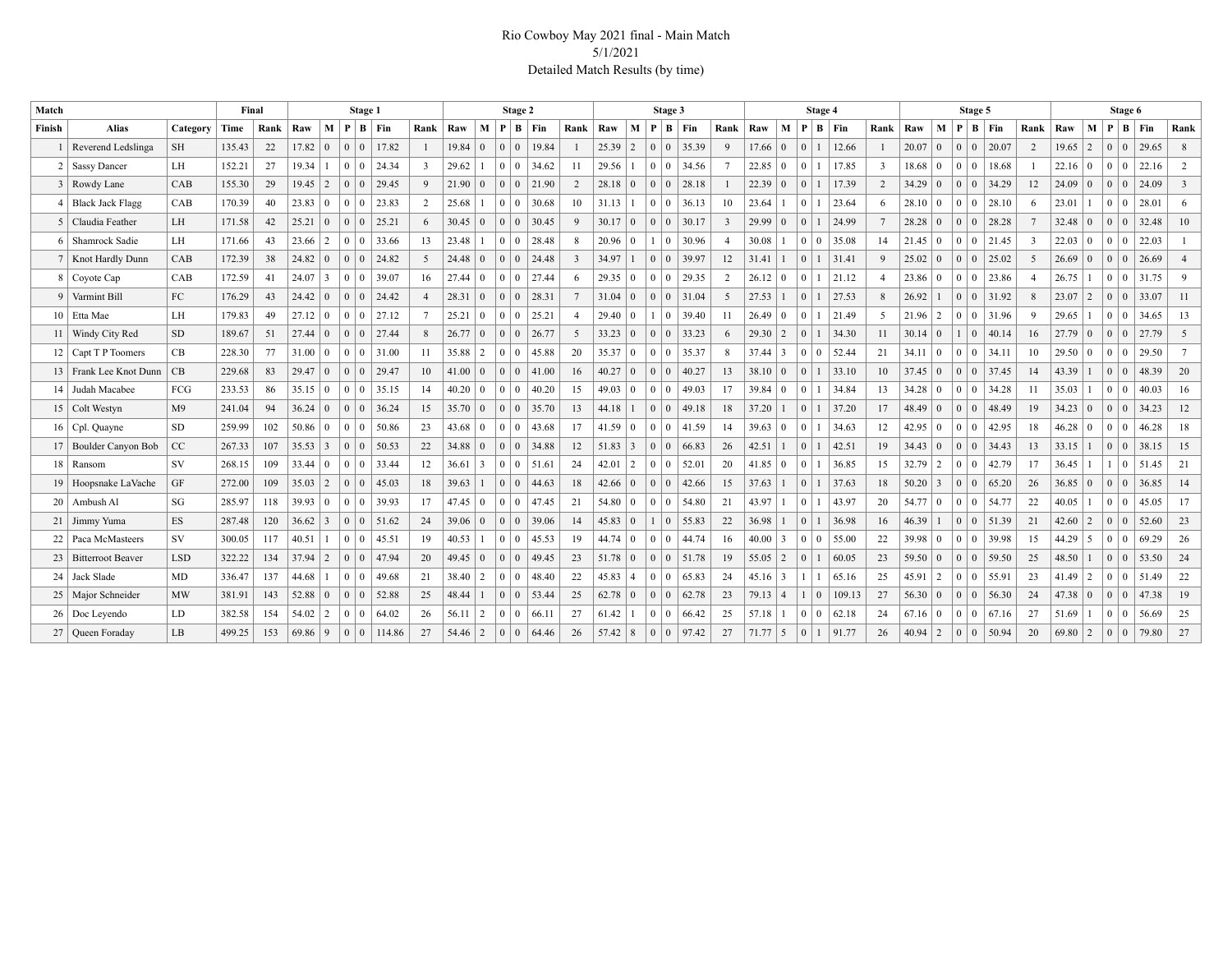#### Rio Cowboy May 2021 final - Main Match 5/1/2021 Match Results (category by time)

49'er (49+)

| <b>Match</b> |              |                | Final  |      | <b>Stage 1</b> |      |       | Stage 2 |                 | Stage 3 | <b>Stage 4</b> |                | Stage 5 |      |       | Stage 6 |
|--------------|--------------|----------------|--------|------|----------------|------|-------|---------|-----------------|---------|----------------|----------------|---------|------|-------|---------|
| Finish       | <b>Alias</b> | <b>Ategory</b> | Time   | Rank | Fin            | Rank | Fin   | Rank    | $\mathbf{F}$ in | Rank    | Fin            | Rank           | Fin     | Rank | Fin   | Rank    |
|              | Colt Westyn  | M <sub>9</sub> | 241.04 | 94   | 36.24          | 15   | 35.70 | $\sim$  | 49.18           | 18      | 37.20          | $\blacksquare$ | 48.49   | 19   | 34.23 | ∸       |

Cattle Baron (75+)

| <b>Match</b> |                         |          | Final  |      | Stage 1 |      |       | Stage 2 |       | Stage 3 | Stage 4 |      |       | Stage 5 |       | Stage 6        |
|--------------|-------------------------|----------|--------|------|---------|------|-------|---------|-------|---------|---------|------|-------|---------|-------|----------------|
| Finish       | Alias                   | Category | Time   | Rank | Fin     | Rank | Fin   | Rank    | Fin   | Rank    | Fin     | Rank | Fin   | Rank    | Fin   | Rank           |
|              | Rowdy Lane              | CAB      | 155.30 | 29   | 29.45   |      | 21.90 |         | 28.18 |         | 17.39   | ◠    | 34.29 | 12      | 24.09 |                |
|              | <b>Black Jack Flagg</b> | CAB      | 170.39 | 40   | 23.83   |      | 30.68 | 10      | 36.13 | 10      | 23.64   | h.   | 28.10 | 6       | 28.01 | <sub>0</sub>   |
|              | Knot Hardly Dunn        | CAB      | 172.39 | 38   | 24.82   |      | 24.48 |         | 39.97 | 12      | 31.41   | O.   | 25.02 |         | 26.69 | $\overline{4}$ |
| 4            | Coyote Cap              | CAB      | 172.59 | 41   | 39.07   | 16   | 27.44 | 6       | 29.35 |         | 21.12   |      | 23.86 | Δ       | 31.75 | $\Omega$       |

#### Classic Cowboy

| <b>Match</b> |                    |                 | Final        |      | Stage 1 |          |       | Stage 2 |            | <b>Stage 3</b> | <b>Stage 4</b> |      |       | Stage 5 |       | Stage 6 |
|--------------|--------------------|-----------------|--------------|------|---------|----------|-------|---------|------------|----------------|----------------|------|-------|---------|-------|---------|
| Finish       | Alias              | <b>Category</b> | Time         | Rank | Fin     | Rank     | Fin   | Rank    | <b>Fin</b> | Rank           | Fin            | Rank | Fin   | Rank    | Fin   | Rank    |
|              | Boulder Canyon Bob | CC              | 267.33<br>33 | 107  | 50.53   | つつ<br>∠∠ | 34.88 | $\sim$  | 66.83      | 26             | 12.51<br>42.5  | 19   | 34.43 | $\sim$  | 38.15 |         |

Cowboy (any age)

| <b>Match</b> |                     |                 | Final  |      | Stage 1 |      |       | Stage 2 |       | Stage 3    | Stage 4 |      |       | Stage 5 |       | Stage 6 |
|--------------|---------------------|-----------------|--------|------|---------|------|-------|---------|-------|------------|---------|------|-------|---------|-------|---------|
| Finish       | <b>Alias</b>        | <b>Category</b> | Time   | Rank | Fin     | Rank | Fin   | Rank    | Fin   | Rank       | Fin     | Rank | Fin   | Rank    | Fin   | Rank    |
|              | Capt T P Toomers    | CB              | 228.30 | 77   | 31.00   | 11   | 45.88 | 20      | 35.37 |            | 52.44   | 21   | 34.11 | 10      | 29.50 |         |
|              | Frank Lee Knot Dunn | CB              | 229.68 | 83   | 29.47   | 10   | 41.00 | 16      | 40.27 | $\sqrt{ }$ | 33.10   | 10   | 37.45 | 14      | 48.39 | 20      |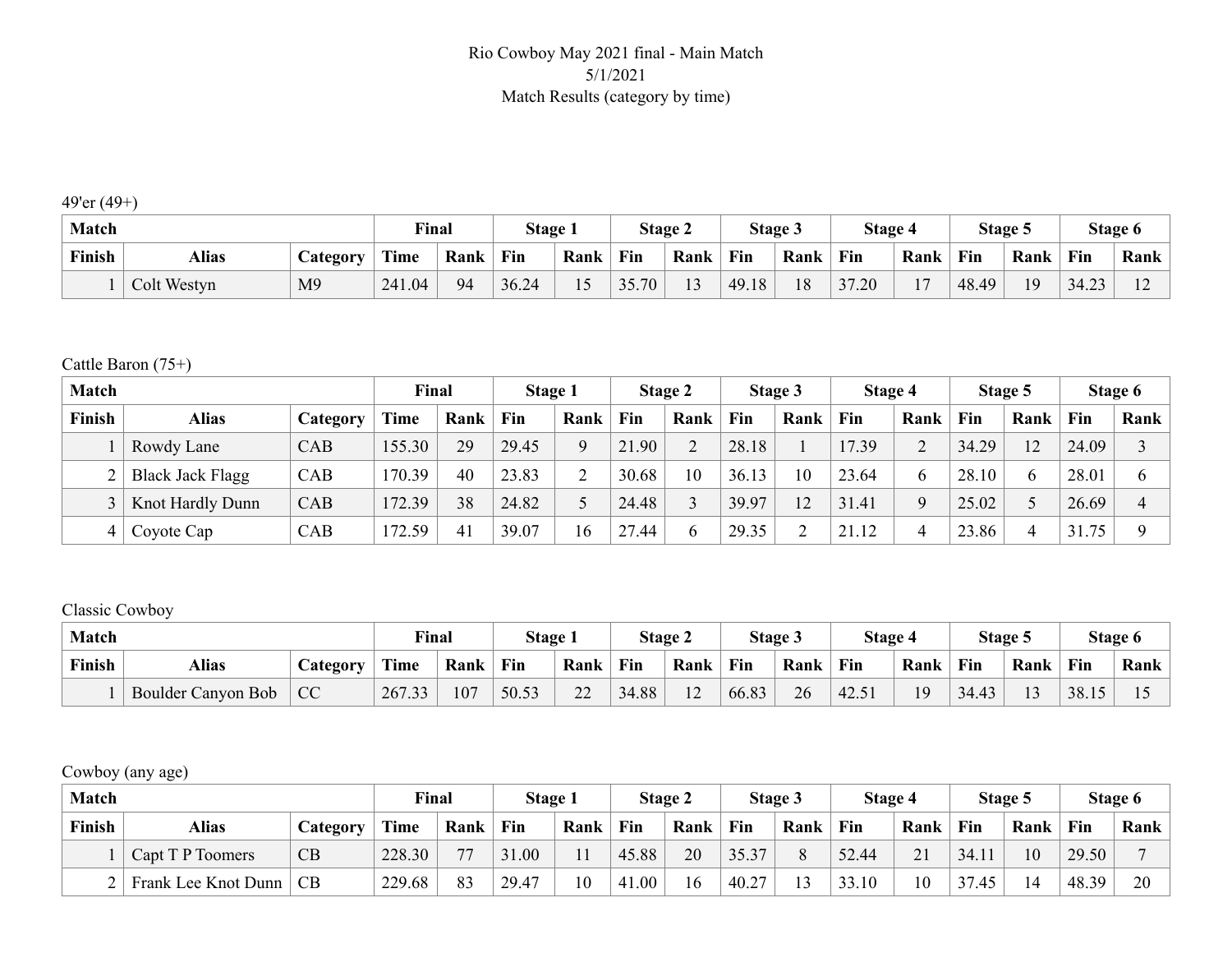#### Duelist

| <b>Match</b> |            |                  | Final       |      | <b>Stage 1</b> |                 | Stage 2 |                 |       | Stage 3 | Stage 4 |          | Stage 5         |          |       | Stage 6                            |
|--------------|------------|------------------|-------------|------|----------------|-----------------|---------|-----------------|-------|---------|---------|----------|-----------------|----------|-------|------------------------------------|
| Finish       | Alias      | <i>L</i> ategory | <b>Time</b> | Rank | Fin            | Rank            | Fin     | Rank            | Fin   | Rank    | Fin     | Rank     | Fin             | Rank     | Fin   | Rank                               |
|              | Jack Slade | MD               | 336.47      | 137  | 49.68          | $\sim$ 1<br>∠ ⊥ | 48.40   | $\bigcap$<br>∠∠ | 65.83 | 24      | 65.16   | $\gamma$ | 55 Q1<br>JJ.J 1 | つつ<br>ر∠ | 51.49 | $\sim$<br>$\overline{\phantom{m}}$ |

#### Elder Statesman (70+)

| <b>Match</b> |                               |                  | Final  |      | <b>Stage 1</b> |      |       | <b>Stage 2</b> |       | Stage 3 | Stage 4 |      | Stage: |                          |       | Stage 6      |
|--------------|-------------------------------|------------------|--------|------|----------------|------|-------|----------------|-------|---------|---------|------|--------|--------------------------|-------|--------------|
| Finish       | Alias                         | <i>L</i> ategory | Time   | Rank | Fin            | Rank | Fin   | Rank           | Fin   | Rank    | Fin     | Rank | Fin    | Rank                     | Fin   | Rank         |
|              | $\mathbf{r}$<br>Yuma<br>Jimmy | ES               | 287.48 | 20   | 51.62          | 24   | 39.06 |                | 55.83 | $\sim$  | 36.98   | 16   | .39    | $\mathbf{\Omega}$<br>∠ ⊥ | 52.60 | $\sim$<br>ر_ |

## Frontier Cartridge

| <b>Match</b> |              |                 | Final        |      | Stage |      |       | <b>Stage 2</b> |       | <b>Stage 3</b> | Stage 4                       |      |       | Stage 5 |       | Stage 6 |
|--------------|--------------|-----------------|--------------|------|-------|------|-------|----------------|-------|----------------|-------------------------------|------|-------|---------|-------|---------|
| Finish       | Alias        | <b>Category</b> | Time         | Rank | Fin   | Rank | Fin   | Rank           | Fin   | Rank           | Fin                           | Rank | Fin   | Rank    | Fin   | Rank    |
|              | Varmint Bill | FC              | 176.2.<br>29 | 43   | 24.42 |      | 28.31 |                | 31.04 |                | 2752<br>$\overline{a}$<br>ت ب |      | 31.92 |         | 33.07 |         |

### Frontier Cartridge Gunfighter

| <b>Match</b> |               |                 | Final  |      | Stage 1 |      |       | Stage 2 |       | Stage 3        | Stage 4 |                         |       | Stage 5 |       | Stage 6 |
|--------------|---------------|-----------------|--------|------|---------|------|-------|---------|-------|----------------|---------|-------------------------|-------|---------|-------|---------|
| Finish       | Alias         | <b>category</b> | Time   | Rank | Fin     | Rank | Fin   | Rank    | Fin   | Rank           | Fin     | Rank                    | Fin   | Rank    | Fin   | Rank    |
|              | Judah Macabee | FCG             | 233.53 | 86   | 35.15   | 14   | 40.20 |         | 49.03 | $\overline{ }$ | 34.84   | $\sim$<br>$\mathcal{L}$ | 34.28 |         | 40.03 |         |

**Gunfighter** 

| <b>Match</b> |                   |                 | Final       |      | Stage 1 |      | <b>Stage 2</b> |      |       | Stage 3                                           | Stage 4 |      |       | Stage 5 |       | Stage 6 |
|--------------|-------------------|-----------------|-------------|------|---------|------|----------------|------|-------|---------------------------------------------------|---------|------|-------|---------|-------|---------|
| Finish       | <b>Alias</b>      | <b>Category</b> | <b>Time</b> | Rank | Fin     | Rank | Fin            | Rank | Fin   | Rank                                              | Fin     | Rank | Fin   | Rank    | Fin   | Rank    |
|              | Hoopsnake LaVache | GF              | 272.00      | 109  | 45.03   | 18   | 44.63          | 18   | 42.66 | $\overline{\phantom{0}}$<br>$\mathcal{L}_{\perp}$ | 37.63   | 18   | 65.20 | 26      | 36.85 | ıд      |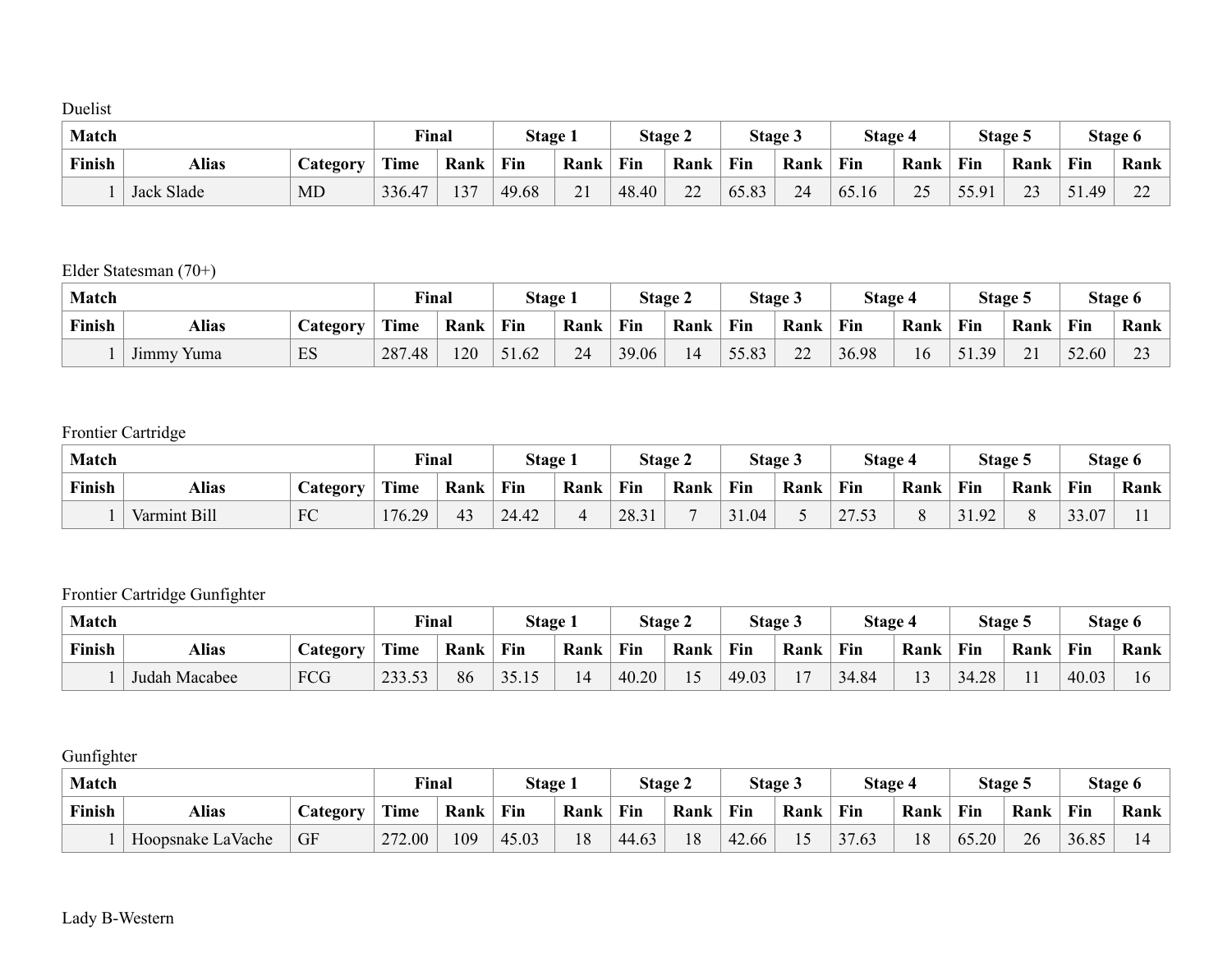| Match  |               |                 |        | <b>Final</b> | Stage 1 |      |       | Stage 2 |            | Stage 3       | Stage 4              |      |       | Stage 5 |       | Stage 6                            |
|--------|---------------|-----------------|--------|--------------|---------|------|-------|---------|------------|---------------|----------------------|------|-------|---------|-------|------------------------------------|
| Finish | Alias         | <b>Category</b> | Time   | Rank         | Fin     | Rank | Fin   | Rank    | Fin        | Rank          | Fin                  | Rank | Fin   | Rank    | Fin   | Rank                               |
|        | Queen Foraday | LB              | 499.25 | 153          | 114.86  | 77   | 64.46 | 26      | 97<br>'.42 | $\mathcal{L}$ | $\mathbf{z}$<br>91.7 | 26   | 50.94 | 20      | 79.80 | $\sim$<br>$\overline{\phantom{0}}$ |

Lady Duelist

|        | <b>Match</b> |                 |        | Final | <b>Stage 1</b> |      |       | Stage 2                                  |       | Stage 3 | Stage 4 |      | Stage 5 |                      |       | Stage 6             |
|--------|--------------|-----------------|--------|-------|----------------|------|-------|------------------------------------------|-------|---------|---------|------|---------|----------------------|-------|---------------------|
| Finish | <b>Alias</b> | <b>Category</b> | Time   | Rank  | Fin            | Rank | Fin   | Rank                                     | Fin   | Rank    | Fin     | Rank | Fin     | Rank                 | Fin   | Rank                |
|        | Doc Leyendo  | LD              | 382.58 | 154   | 64.02          | 26   | 66.11 | $\sqrt{2}$<br>$\overline{\phantom{a}}$ . | 66.42 | 25      | 62.18   | 24   | 67.16   | $\mathcal{L}$<br>، ، | 56.69 | $\Delta$ $\epsilon$ |

## Lady Senior Duelist

| <b>Match</b> |                          |                 | Final       |      | <b>Stage 1</b> |      |       | <b>Stage 2</b>      |     | Stage 3 | Stage 4 |      | Stage: |           |       | Stage 6                          |
|--------------|--------------------------|-----------------|-------------|------|----------------|------|-------|---------------------|-----|---------|---------|------|--------|-----------|-------|----------------------------------|
| Finish       | Alias                    | <b>Lategory</b> | <b>Time</b> | Rank | Fin            | Rank | Fin   | Rank                | Fin | Rank    | Fin     | Rank | Fin    | Rank      | Fin   | Rank                             |
|              | <b>Bitterroot Beaver</b> | $\mathsf{LSD}$  | 322.22      | 34   | 47.94          | 20   | 49.45 | $\mathcal{L}$<br>رے | 78  | 19      | 60.05   | 23   | 59.50  | 25<br>ر گ | 53.50 | $\sim$ $\lambda$<br>$24^{\circ}$ |

### Lady Shootist

| <b>Match</b> |                       |          | Final      |      | Stage 1 |      |       | Stage 2 |       | Stage 3 | Stage 4 |                |       | Stage 5  |       | Stage 6 |
|--------------|-----------------------|----------|------------|------|---------|------|-------|---------|-------|---------|---------|----------------|-------|----------|-------|---------|
| Finish       | <b>Alias</b>          | Category | Time       | Rank | Fin     | Rank | Fin   | Rank    | Fin   | Rank    | Fin     | Rank           | Fin   | Rank     | Fin   | Rank    |
|              | <b>Sassy Dancer</b>   | LH       | 152.21     | 27   | 24.34   |      | 34.62 | 11      | 34.56 |         | 17.85   |                | 18.68 |          | 22.16 | $\sim$  |
|              | Claudia Feather       | LH       | .58<br>171 | 42   | 25.21   |      | 30.45 | Q       | 30.17 |         | 24.99   |                | 28.28 |          | 32.48 | 10      |
|              | <b>Shamrock Sadie</b> | LH       | .66<br>171 | 43   | 33.66   | 13   | 28.48 | 8       | 30.96 |         | 35.08   | $\overline{4}$ | 21.45 |          | 22.03 |         |
| 4            | Etta Mae              | LH       | 179.83     | 49   | 27.12   |      | 25.21 | 4       | 39.40 |         | 21.49   |                | 31.96 | $\Omega$ | 34.65 | 13      |

#### Men Shootist

| <b>Match</b> |                    |           | Final  |                    | <b>Stage 1</b> |      |       | <b>Stage 2</b> |       | Stage 3 | <b>Stage 4</b> |      | Stage 5 |                |       | Stage 6 |
|--------------|--------------------|-----------|--------|--------------------|----------------|------|-------|----------------|-------|---------|----------------|------|---------|----------------|-------|---------|
| Finish       | Alias              | Jategory  | Time   | Rank               | Fin            | Rank | Fin   | Rank           | Fin   | Rank    | Fin            | Rank | Fin     | Rank           | Fin   | Rank    |
|              | Reverend Ledslinga | <b>SH</b> | 135.43 | $\mathbf{A}$<br>∠∠ | 17.82          |      | 19.84 |                | 35.39 |         | 12.66          |      | 20.07   | $\overline{ }$ | 29.65 |         |